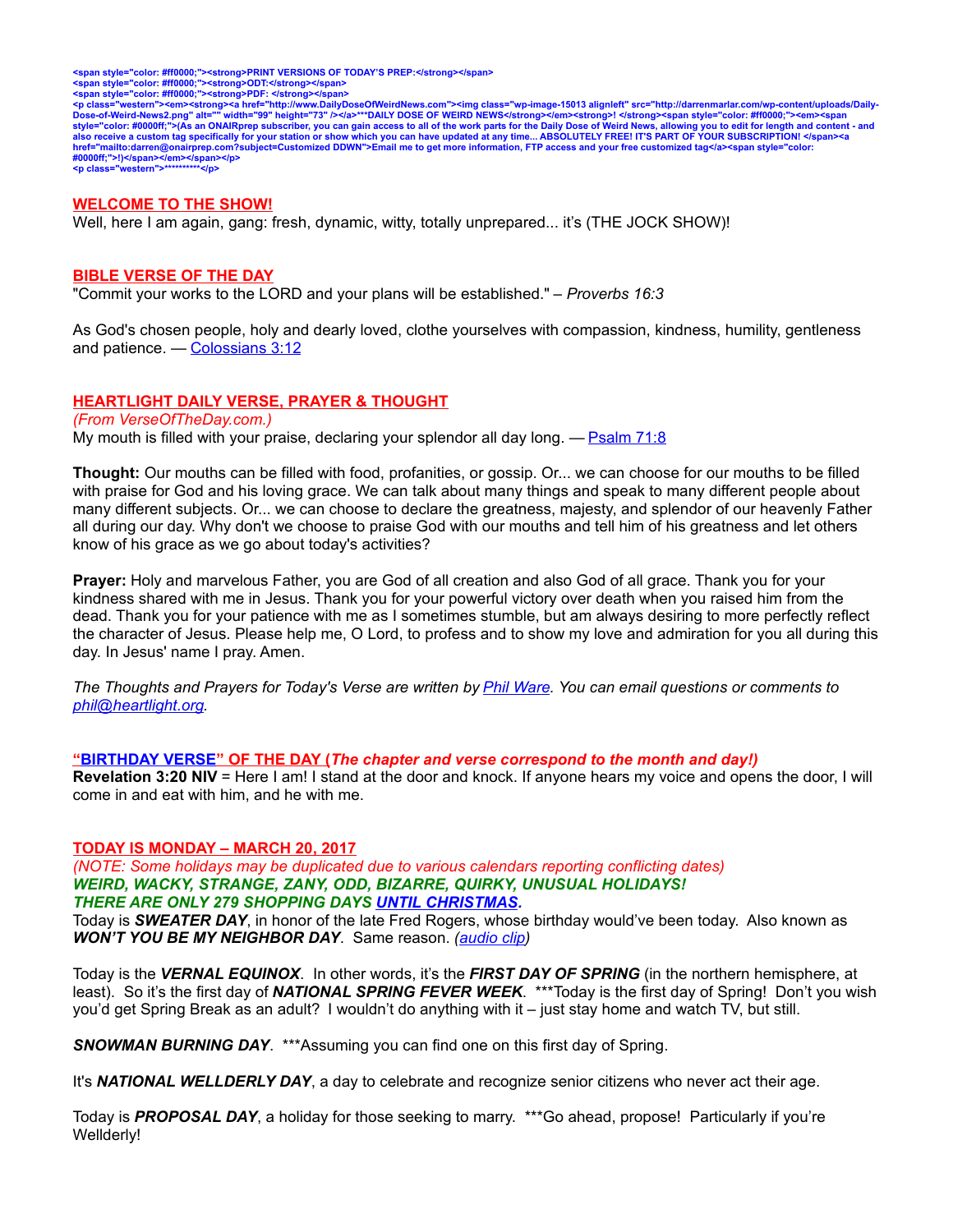Today is *ACT HAPPY DAY*. \*\*\*And why shouldn't you? It's SPRING... and you might be getting a marriage proposal from a senior citizen!

This is *NATIONAL BUBBLE WEEK*, a time to have fun outdoors with children and bubbles. \*\*\*It may be Spring, but apparently the people who created this holiday have never lived in northern Illinois. It's waaaaaay too cold to be outside playing with soap and water.

*RAINBOW CONNECTION DAY.* In 1996 a 21-year-old Muppet fan claiming to have a bomb took over a radio station in Wanganui, New Zealand, and demanded that "Rainbow Connection" by Kermit the Frog be played non-stop for 12 hours. Police evacuated the area, decided the bomb was a fake, stormed the station, and arrested the listener. No one was hurt. \*\*\*It could've been much worse... he could've requested "Rubber Ducky." *[\(audio clip\)](http://www.darrenmarlar.com/audio/RubberDucky-SesameStreetErnie.mp3)*

### **TODAY IS ALSO...**

Alien Abduction Day Atheist Pride Day Bed-in For Peace Day (Beatles - John and Yoko) Great American Meat Out Day International Day of Happiness French Language Day Kiss Your Fiancée Day National Native HIV/AIDS Awareness Day Proposal Day Snowman Burning Day Spring (Vernal Equinox) 6:29 am EDT Well-Elderly or Wellderly Day World Storytelling Day Won't You Be My Neighbor Day World Day of Theatre for Children and Young People

**COMING UP NEXT** *(Just a list, we are not endorsing the holidays posted below. Find more holidays and link to their websites at* [BrownieLocks.com](https://www.brownielocks.com/month2.html)*)*

# *TUESDAY, MARCH 21* Afghanistan Day National Agriculture Day International Day for the Elimination of Racial Discrimination International Day of Forests and The Tree International Day of Nowruz Memory Day National Common Courtesy Day National Day of Action On Syringe Exchange National Renewable Energy Day National Single Parent Day Poetry Day Spring Fairy Fun Day

Twitter Day World Down Syndrome Day

### *WEDNESDAY, MARCH 22*

As Young As You Feel Day Education and Sharing Day International Day of The Seal National Goof-off Day Tuskegee Airmen Day World Day for Water (aka World Water Day)

### *THURSDAY, MARCH 23*

National Puppy Day National Chia Day National Tamale Day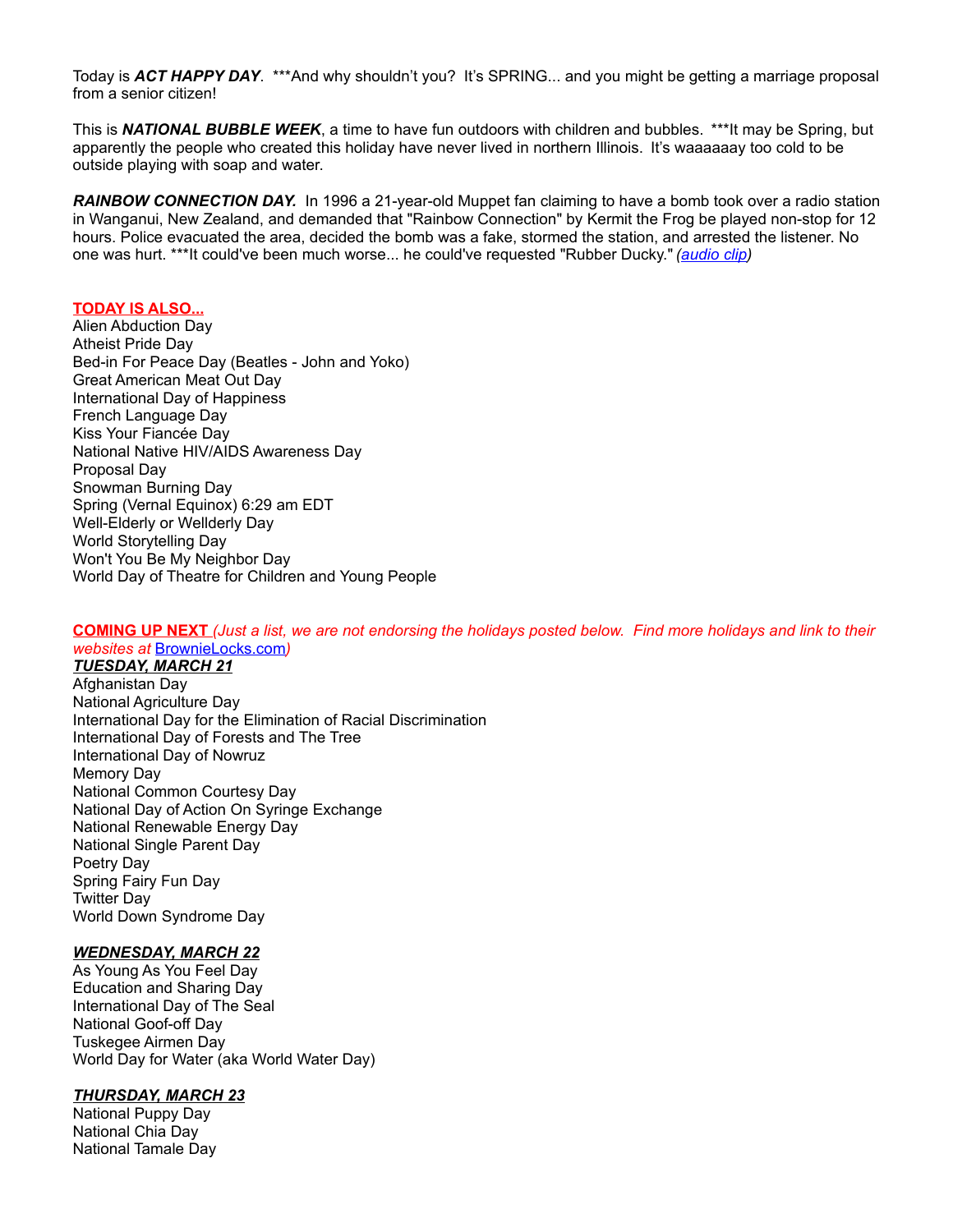Near Miss Day OK Day World Meteorological Day

### *FRIDAY, MARCH 24*

International Day for the Right to the Truth Concerning Gross Human Rights Violations and for Dignity of Victims National Chocolate Covered Raisins Day Red Nose Day US Snow Shoe Days World Tuberculosis Day

## *SATURDAY, MARCH 25*

Be Mad Day Earth Hour (Not to be confused with Earth Day. This pertains to turning off lights.) Endometriosis March Day International Day of Remembrance of The Victims of Slavery and The Transatlantic International Day of Solidarity with Detained and Missing Staff Members National Day of Celebration of Greek & American Democracy National Medal of Honor Day Old New Year's Day Pecan Day Tolkien Reading Day Vaffeldagen (Waffle Day)

## *SUNDAY, MARCH 26*

Legal Assistants Day Make Up Your Own Holiday Day Mothering Sunday Purple Day: 26 Spinach Day

### *MONDAY, MARCH 27*

Celebrate Exchange Day Mule Day Quirky Country Music Song Titles Day

### **ON THIS DAY**

**1868:** Outlaw Jesse James and his gang escaped with \$14,000 from a bank in Russelville, Kentucky.

**1961:** Ricky Nelson recorded "Hello Mary Lou."

**1965:** Motown arrived for its first British tour with Martha Reeves & the Vandellas, Stevie Wonder, The Supremes, and The Temptations.

**1969:** John Lennon married Yoko Ono in Gibraltar.

**1984:** Naomi and Wynonna Judd made their stage debut in Omaha, opening a concert for The Statler Brothers.

**1986:** Fallon Carrington and Jeff Colby were married wed on the primetime TV soap "The Colby's," a spin-off from "Dynasty."

**1987:** A Houston man was fined \$10-thousand and assessed ten years probation for stealing 76,680 rolls of toilet paper from the hospital where he worked.

**1990:** The Colorado legislature made it legal to tear the "Do Not Remove" tags off mattresses.

**1990:** Singer Gloria Estefan suffered a broken back when a speeding truck plowed into the back of her tour bus on a snowy Pennsylvania highway.

**1991:** Michael Jackson signed the biggest deal in recording history: a \$1-billion contract with Sony.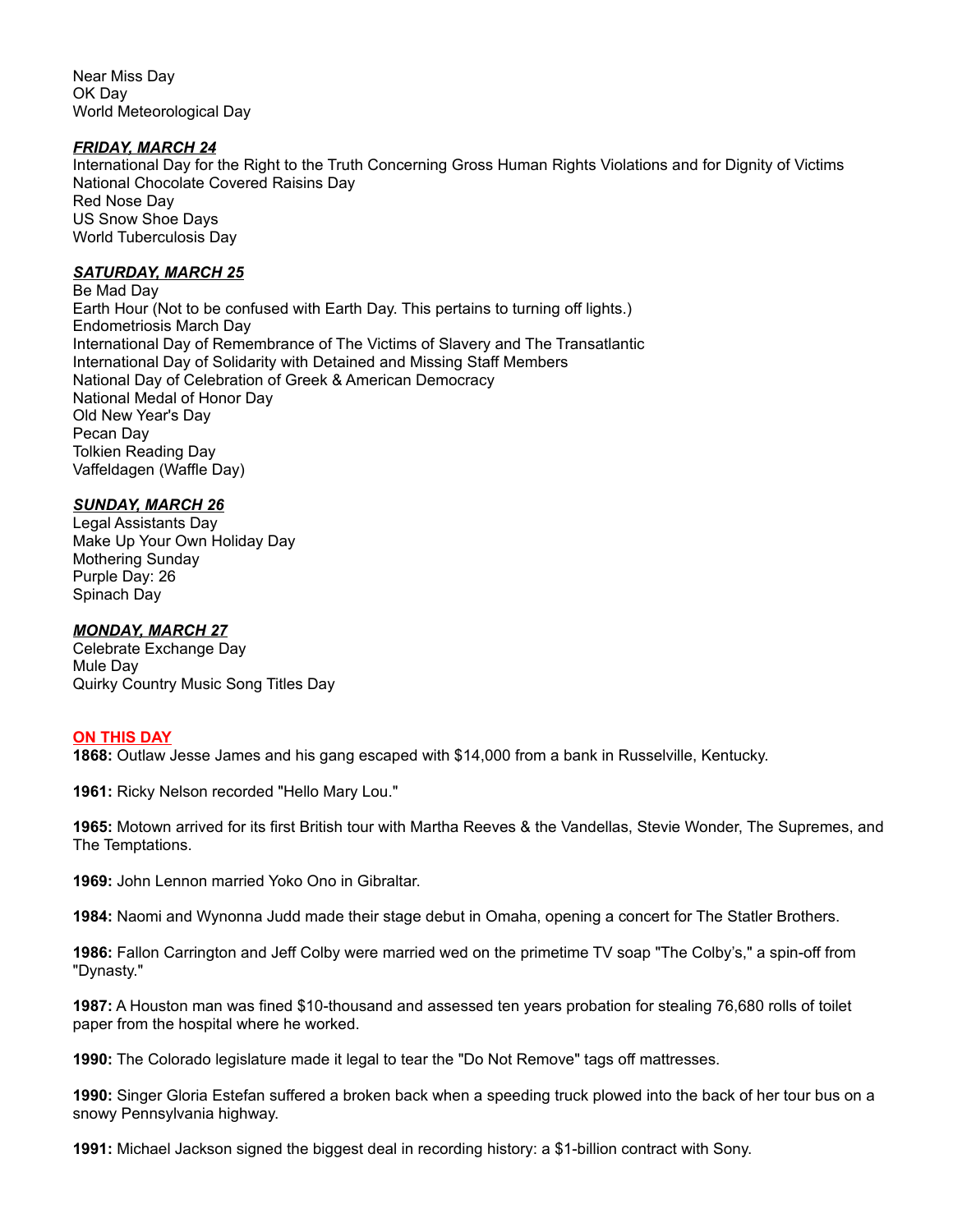**1994:** Joy riders stole a car in Amsterdam, then abandoned it apparently without noticing the suitcase filled with thousands of dollars in cash and diamonds in the back seat.

**1996:** A 21-year-old Muppet fan claiming to have a bomb took over a radio station in Wanganui, New Zealand, and demanded that "Rainbow Connection" by Kermit the Frog be played non-stop for 12 hours. Police evacuated the area, decided the bomb was a fake, stormed the station, and arrested the listener. No one was hurt.

**1999:** Dale Adams of Gunthorpe, England, introduced Tinky, a miniature stretched version of his mother, Cassey, a giant rottweiler. Tinky's father, quite incredibly, was Rusty, a tiny dachshund. The owner said he had no idea how the two proud parents got together to produce the very unique cross-breed.

**2002:** Actress Pamela Anderson disclosed that she had hepatitis C.

**2003:** U.S. and British forces invaded Iraq from Kuwait.

### **TODAY IN CHRISTIAN HISTORY**

**1747:** Severely ill with tuberculosis, Presbyterian missionary David Brainerd ends his work among the Native Americans of Delaware (see issue 77: Jonathan Edwards).

**1799:** William Cowper writes the pathetic poem "Castaway" believing God has rejected him. He dies still believing this. The hymn writer had suffered bouts of severe depression from the time of his cruel schooldays.

**1852:** Abolitionist Harriet Beecher Stowe, daughter of famous Congregational minister Lyman Beecher, publishes "Uncle Tom's Cabin" (which had been serialized in an antislavery newspaper). The book sold one million copies and was so influential in arousing antislavery sentiment that Abraham Lincoln is reputed to have said upon meeting Stowe in 1863: "So you're the little woman who wrote the book that made this great war!"

**1859:** Peter Robert Robson dies. He was sorely missed by his companion John Paton, fellow missionary to the New Hebrides.

**1973:** John Sanford, missionary pilot, crashes and dies in Rwanda.

### **HOLLYWOOD AND CELEBRITY FIGURE BIRTHDAYS**

- o actress (Nikki Green on "Dawson's Creek," Kendra on "Buffy the Vampire Slayer") Bianca Lawson 38 *[\(audio](http://www.darrenmarlar.com/audio/TV-DawsonsCreek.mp3)  [clip\)](http://www.darrenmarlar.com/audio/TV-DawsonsCreek.mp3)*
- o model Kathy Ireland 54
- o actress Holly Hunter (Voice of Elastigirl in *The Incredibles*, *Little Black Book, Thirteen, O' Brother Where Art Thou, "Saving Grace"*) 59
- o actor (*Syriana, The Village, Dune, Lost in Space*) William Hurt 67
- o actor ("Barney Miller") Hal Linden 86 *[\(audio clip\)](http://www.darrenmarlar.com/audio/TV-BarneyMiller.mp3)*

### **BEE-BOP BIRTHDAYS**

#### *(Music Artist Birthdays From [SongFacts.com\)](http://calendar.songfacts.com/)*

- **1906** : Ozzie Nelson
- **1918** : Marian McPartland
- **1922** : Larry Elgart
- **1937** : [Jerry Reed](http://www.songfacts.com/search_fact.php?combinedartists=Jerry+Reed)
- **1937** : Joe Rivers (Johnnie & Joe)
- **1940** : Vito Picone [\(The Elegants\)](http://www.songfacts.com/search_fact.php?combinedartists=The%20Elegants)
- **1942** : Robin Luke
- **1950** : Carl Palmer [\(Emerson, Lake and Palmer\)](http://www.artistfacts.com/detail.php?id=144)
- **1951** : Jimmy Vaughan (Fabulous Thunderbirds)
- **1961** : Slim Jim Phantom [\(The Stray Cats\)](http://www.songfacts.com/search_fact.php?combinedartists=Stray+Cats)
- **1977** : Chester Bennington [\(Linkin Park\)](http://www.artistfacts.com/detail.php?id=104)
- **1982** : Nick Wheeler [\(The All-American Rejects\)](http://www.songfacts.com/search_fact.php?combinedartists=The+All-American+Rejects)
- **1986** : [Lady GaGa,](http://www.artistfacts.com/detail.php?id=1886) born Stefani Germanotta.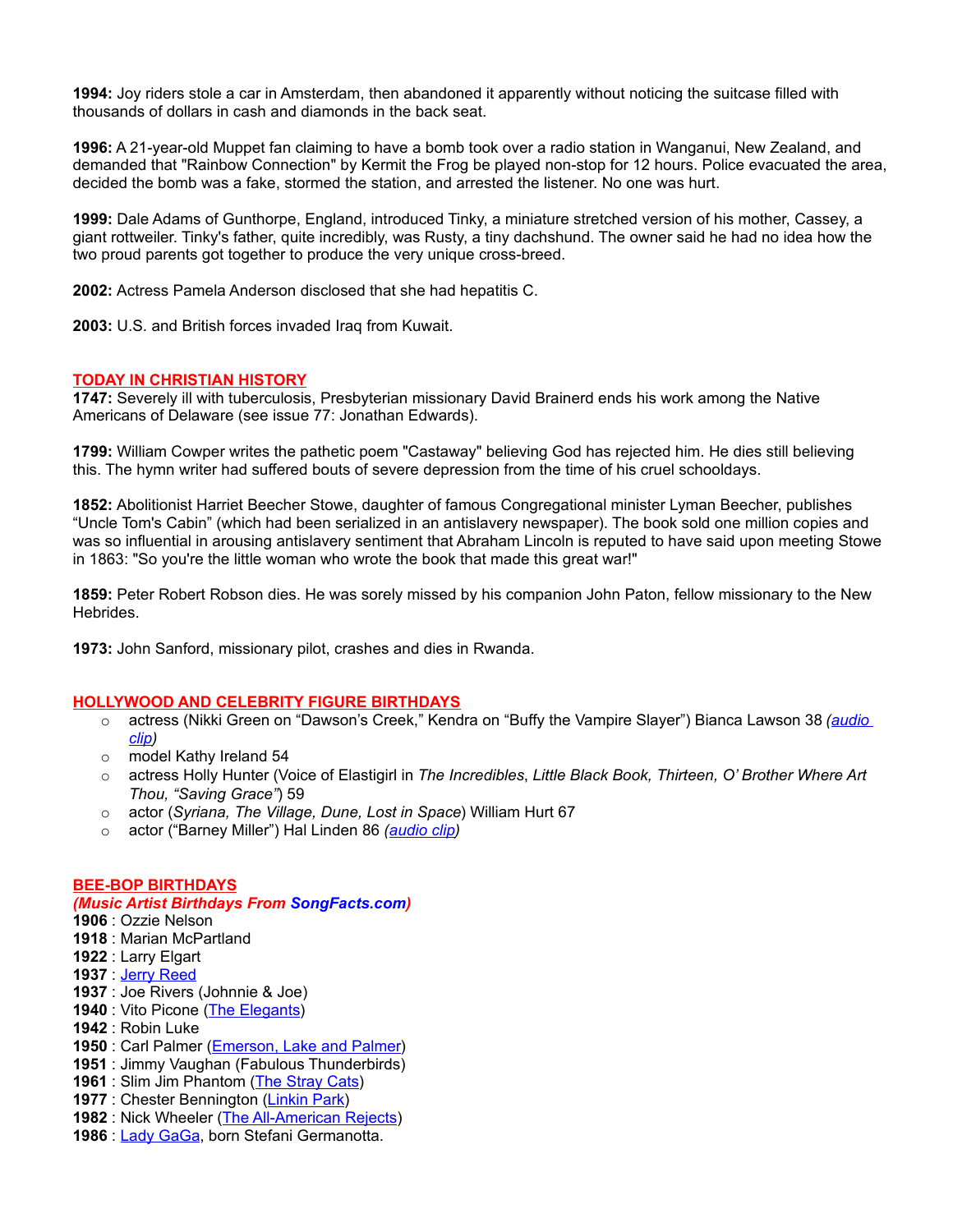## **SECRETS OF THE UNIVERSE**

### **Did you know that a bride never really walks down the aisle at her wedding?**

For many young women the walk down the aisle at their wedding is still one of life's high points. But if they get married in a church, they really don't walk down an aisle. The aisles are the lanes along the side. It's the nave that takes them to Mr. Right.

### **CHRISTIAN ARTIST NEWS**

*This is just a tiny sample of the 5-6 pages of material you could be receiving three days a week from [ChristianRadioShowPrepServices.com!](http://www.christianradioshowprepservices.com/)*

Mandisa says Matt Maher is finally back. She posted this week: With what his family has been through, he truly knows that God's grace is enough! Although not much information has been shared, the situation caused Matt to miss the entire last week of the Hits Deep Tour. <https://twitter.com/mandisaofficial/status/842529636567437312/video/1>

Building 429's Jesse Garcia says keeping up with their tour locations isn't always easy. He posted this week: I'm in Maine..but thought I was in Connecticut. These type things happen from time to time.

We Are Messengers front man Darren Mullegan this week shared a picture of his favorite tour moment so far. It featured Darren holding up an elderly lady as she praised God during that nights show. Darren posted: What an honor it was to help this wonderful elderly lady lift her arms to bless the whole auditorium, so beautiful.

The band Gungor is out with a sobering lyric video of their new song "Who We Are." According to New Release Today, the video contains clips of the heart-breaking plight of Syrian refugees and the worn-torn reality they are trying to escape. The husband and wife duo posted this statement to their Facebook along with the video: "Are we the kind of people who open our hearts to others in their suffering or the kind who get afraid and turn our hearts away? We think this is an important question for people to be asking themselves right now, so we wanted to share this song with you called 'Who We Are.'" Check out the new video at<http://nrt.cc/GungorWhoWeAre>

Former Anthem Lights front man Alan Powell is trying something new. According to New Release Today, Powell left Anthem Lights in early 2016 to pursue another of his passions -- acting. Now Powell is breaking new ground in his acting career by booking his first network television role and joining the cast of the new NBC drama "Redliners." According to Deadline.com the show "mixes humor, romance and espionage" and "follows a pair of former operatives who get reactivated and drawn into a larger conspiracy while attempting to maintain their undercover lives." Alan will play New York cop Wynn Rhymer. <http://nrt.cc/AlanPowellNBC>

Plumb is part of the You Version Bible App's March Music Month. In her segment Plumb shares faith experiences and the biblical application behind seven songs from album EXHALE. <https://twitter.com/YouVersion/status/842059155997351937>

Good News and Bad News from Joel and Luke or the band For King and Country. The good news is that their movie Priceless is now available at Red Box movie rental sites across America! The bad news...the guys tried to find it at their own load Red Box and it was already sold out. <https://twitter.com/4kingandcountry/status/842144602664669184/video/1>

Aaron Shust is out with a new 7 part devotionals inspired by songs from his new album Love Made A Way. The devotionals are available for free on the bible.com web site. [https://www.bible.com/reading-plans/3813-aaron-shust](https://www.bible.com/reading-plans/3813-aaron-shust-love-made-a-way-the-overflow-devo7/)[love-made-a-way-the-overflow-devo7/](https://www.bible.com/reading-plans/3813-aaron-shust-love-made-a-way-the-overflow-devo7/)

Yesterday's conversation takeaway from Hawk Nelson front man Jon Steingard: If Love and Fear are opposites - and God IS Love - then who do you imagine fear is?

 Casting Crowns Jaun Devevo says Spring is his favorite season. He posted: People in my area don't like the Jekyll and Hyde weather we get this time of year, but I kind of like the struggle of Winter and Spring...Especially when you take into account that Spring will win every time. So Winter makes his threats and each threat loses the power of the one before it. You can almost feel Spring's warmth inside each successive cold blast

**NEWS KICKERS** *(No news on the weekends. Want a customized audio version, FREE?* [Email me for more information](mailto:darren@onairprep.com?subject=Customized%20DDWN)*! )*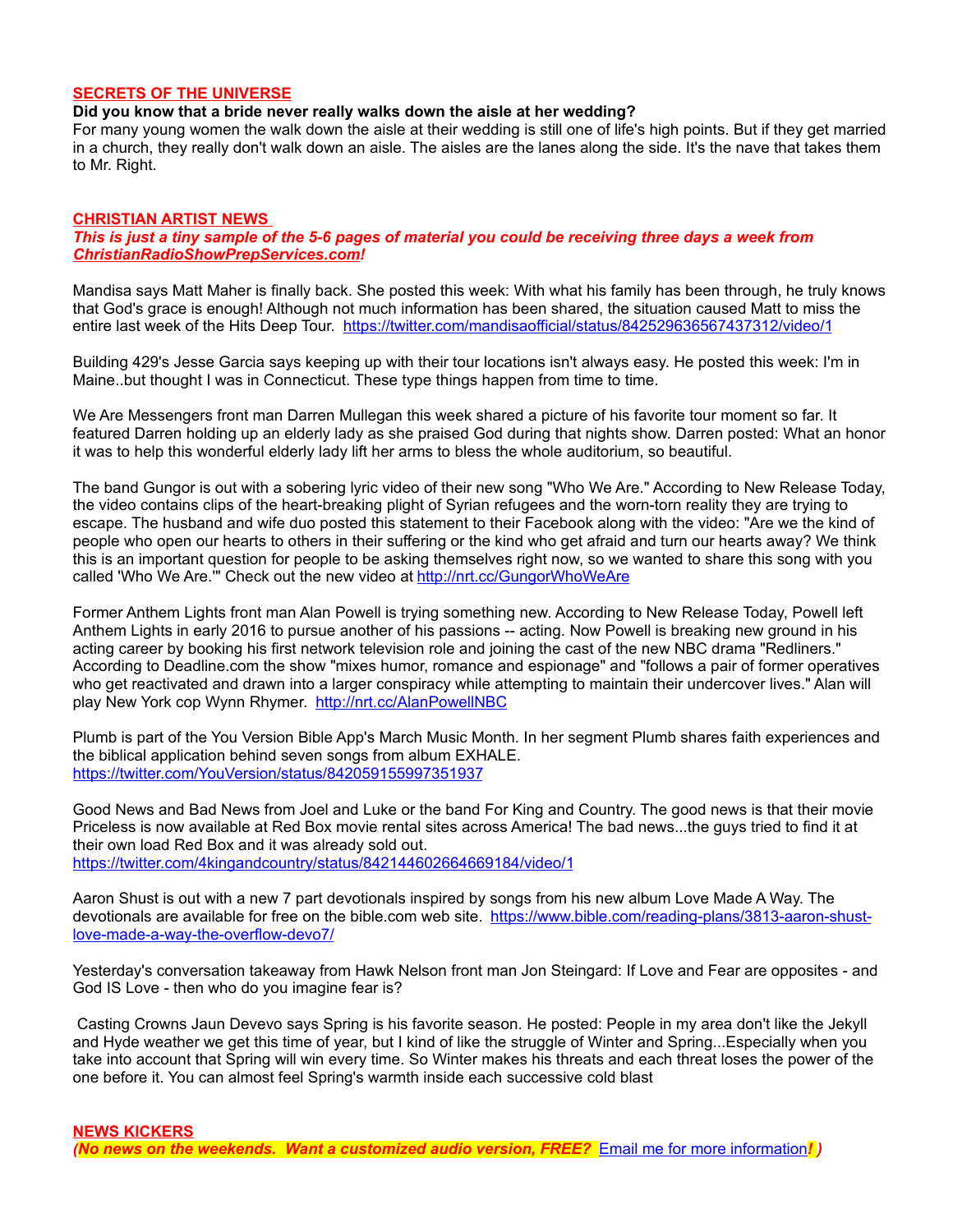## *NEW NEWS KICKERS…*

Climbing the corporate ladder could be setting your health up for a big fall, according to a recent survey. Researchers found when people are handed a promotion, they suffer 10% more mental strain. And they are 20% less likely to see their doctor due to more worries and less time to get away from the office. "Getting a promotion at work is not as great as many people think," says study spearhead Chris Boyce of the University of Warwick in England. \*\*\*So when offered a promotion, next time I'll politely turn it down and just ask for the raise in pay instead.

Kale is getting a makeover. To develop a new variety of kale tailored to American palates, a horticulture professor from Cornell University College of Agriculture and Life Science are soliciting consumers' kale reflections — the good, the bad, and the ugly. The scientists at the college have been working with kale for years, so they decided to see if they could develop strains to meet farmers needs for heartiness and drought resistance while also providing a product that consumers will want to eat. \*\*\*Simple… make kale taste like chocolate.

MasterCard is experimenting with a payment feature in Brazil and Mexico that allows people to authenticate payments with a selfie. \*\*\*Just kill me now.

Patrick Stewart says he uses marijuana daily to help him with arthritis symptoms. Stewart says that two years ago, in LA, he was examined by a doctor and given a note which gave him legal permission to purchase, from a registered outlet, cannabis-based products, which he was advised might help the ortho-arthritis in both of his hands. \*\*\*When he needs a refill he just uses Cerebro to login to the Walgreens website.

The Trump administration's budget proposals includes billions for his proposed southern border wall while cutting funding for programs like Meals on Wheels. \*\*\*Hey, how about you keep Meals on Wheels and just build the wall with leftover sandwiches?

A study says parenthood is linked to a longer life. \*\*\*Not in actual years, parenthood just makes life feel like it's taking longer.

If you miss cuddling with your kitty during the day while at work, there's now a solution: Kitten Fur perfume. New Yorkbased fragrance company Demeter is now selling Kitten Fur, which it claims captures the olfactory essence of the warmth and comfort of that purrrfect spot, just behind a kitten's neck. \*\*\*Wow – you smell so great tonight... oh, that reminds me, I need to clean out the kitty litter box!

Japan has opened restaurants called "Owl Cafes" where people can pet owls while they eat lunch. \*\*\*And if you pet it too hard and it dies, they'll pluck it, fry it up, and serve it with a side of biscuit and gravy.

### *NEWS KICKER EVERGREENS…*

When it comes to shopping for gifts, men are the worst. Men push the deadline, bargain less, and spend too much. Ten percent of guys plan to wrap up their Christmas shopping on Christmas Eve. \*\*\*And ten percent of THOSE men do it at a convenience store.

The military is developing drones with the ability to make lethal attack decisions without human input. \*\*\*If your name is Sarah or John Conner, you might want to consider a name change.

According to a new report, legal marijuana is the fastest-growing industry in the United States and if the trend toward legalization spreads to all 50 states, marijuana could become larger than the organic food industry. \*\*\*Which will be traded-in for Dr. Pepper and Funions.

Oreos are as addictive as cocaine, at least for lab rats, and just like us, they like the creamy center best. Researchers (at Connecticut College) found eating the sugary treats activates more neurons in the brain's "pleasure center" than drugs such as cocaine. \*\*\*And if you think this story is balderdash, that you're not addicted to Oreos and can stop eating them whenever you want… well, that's the first sign you have a problem.

A new report states that by 2050 there will be more pieces of trash than fish in the world's oceans. \*\*\*But then, Al Gore also predicated the end of the world by 2016, and that the ice caps would be melted by 2014… and we see how well those predictions turned out.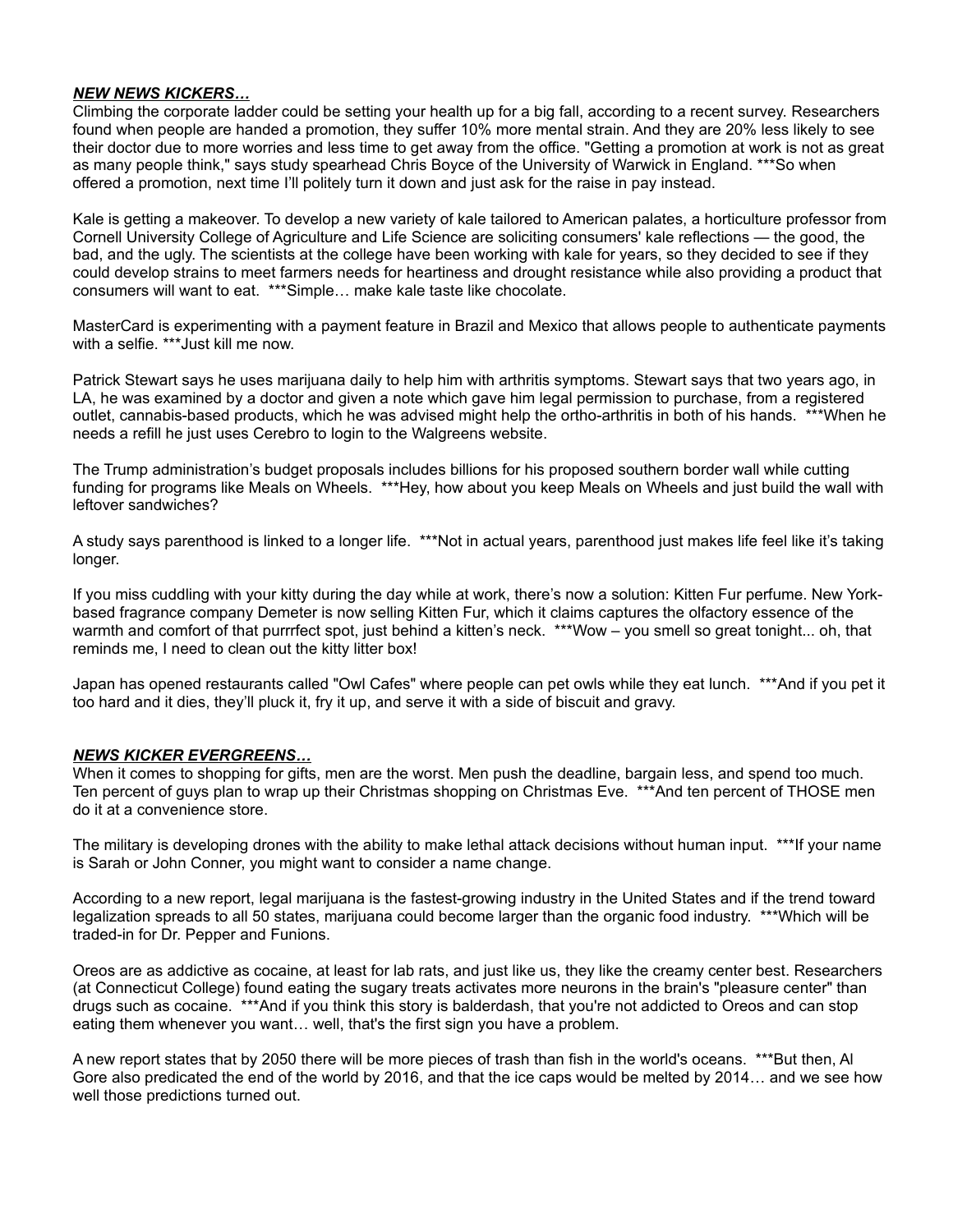# **AS THE JUNGLE TURNS**

### **[CLICK HERE](http://www.darrenmarlar.com/audio/AsTheJungleTurns/MMJJ0022.mp3) TO DOWNLOAD MONDAY'S EPISODE**

OPEN: And now, FancyMonkey.com, (Show Name), and (Station Call Letters) bring you As the Jungle Turns! Last time, the jungle animals were so busy trying to get so many things done that they didn't have time for anything else… meetings, planning, even talking to each other! They were getting annoyed with each other – and then, all at once, the animals shouted…

CLOSE: Do the turtles have a secret to staying calm, cool, and collected? Will they share the secret with the other animals? Tune in again next time, as FancyMonkey.com, (Show Name), and (Station Call Letters) bring you As the Jungle Turns!

*\*\*\*You may simulcast "As the Jungle Turns" on the Internet stream of your live broadcast only. Any other Internet use of "As the Jungle Turns" in whole or part including podcasting of your live broadcast is a violation of copyright law. Thank you for your cooperation on this vitally important issue. If you have any questions, please [e-mail](mailto:radio@fancymonkey.com?subject=Internet%20Use) us and ask about "Jungle Jam & Friends the Radio Show" usage.*

### **MOMENT OF DUH**

### **Spend any time in a hospital and you're bound to be shocked by the type of bill you can rack up…**

… and Herman Wicker of Evansville, Indiana is upset at the amount of his hospital bill, too. He recently received a bill for one cent. That's right… a penny. The retired car salesman went to the emergency room and was billed a penny. But Wicker still refuses to pay it. He says Medicare and private insurance covered his visit. And get this – a collection agency came after him saying that if he didn't pay the penny, he would be in jeopardy of hurting his good credit rating! However, he still refuses to pay the bill.

# **TOP TEN TOP TEN WAYS TO MAKE YOUR CUBICLE SEEM LIKE A BEACH**

- 10. If you put your waste basket over your head, you can hear the ocean.
- 9. Create a CD recording of your kids whining and put it on "repeat."
- 8. Add a pound of salt to the water cooler
- 7. 8 foot palm tree made of paperclips
- 6. Cover the floor of your cube with sand.
- 5. Install three extra-large sun lamps.
- 4. Put your chair up on some boxes and blow a whistle really loudly while sitting on it.
- 3. Drink a Diet Coke while gazing at the picture you took of the one and only window in the building.
- 2. Cover the walls from ceiling to floor with yellow "Post It Notes" and bathe in their opulent golden glow.
- 1. Have your morning coffee in a coconut cup with one of those cute umbrellas.

### **THE FILES OF LAW & DISORDER**

## **A trail of Skittles candies gets today's crooks caught red-handed in the files of Law & Disorder!**

FILE #1: How desperate must you be for candy to break into a laundry shop? A trail of Skittles candy wrappers led police to three children whom they charged with breaking into a vending machine and robbing a coin-operated laundry. Police were called to Angel's Coin Laundry Tuesday to investigate a smashed window, \$10 in missing quarters and stolen candy from a vending machine. Officer Tom Wright noticed the empty candy bags and followed them to a nearby boy on his bike. The boy admitted that he broke into the store with his brother and a friend. (Not the greatest criminal masterminds here... not only does the boy readily admit that he did it, but he didn't even have the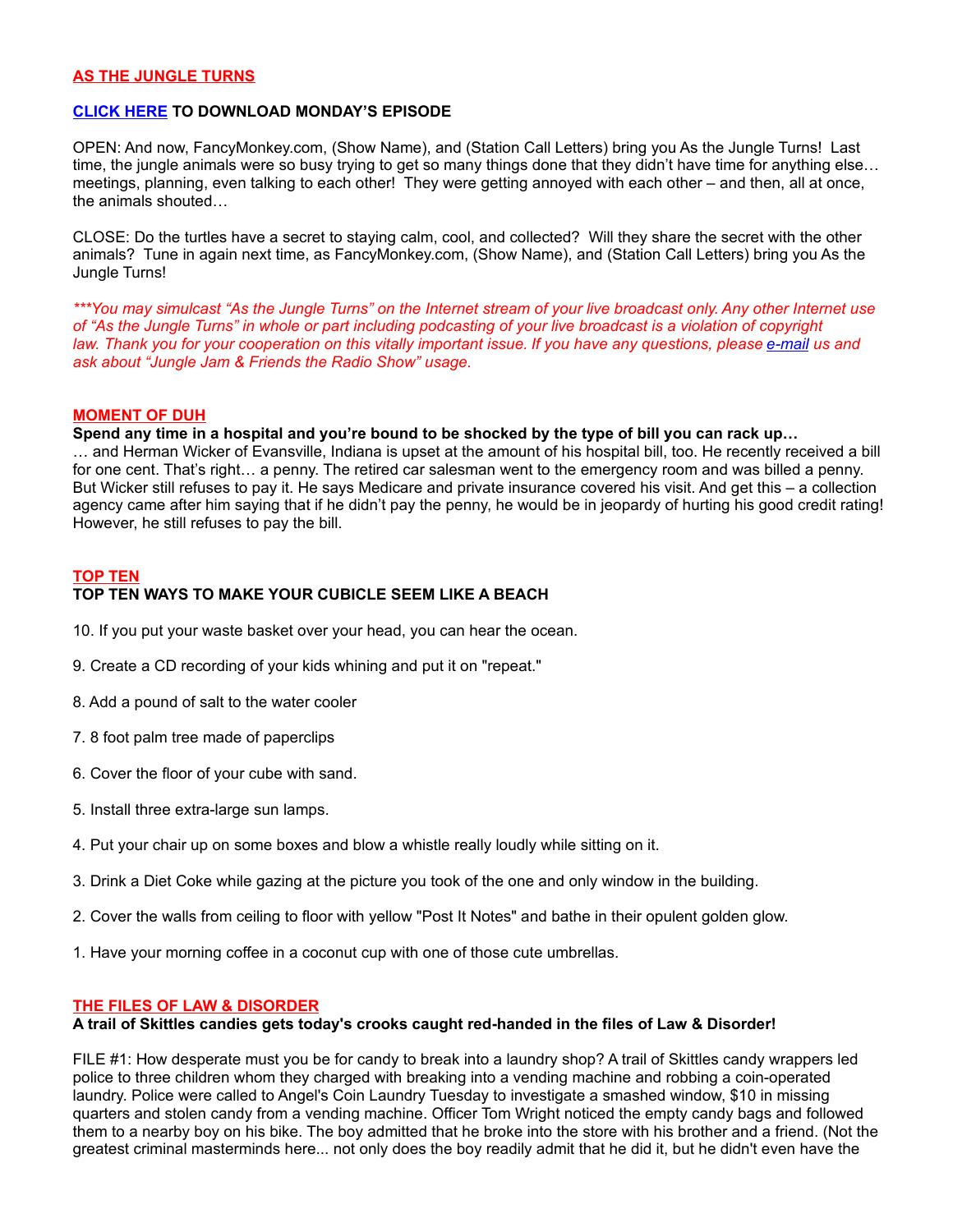common sense to ride his bike away from the scene of the crime!) The three boys, ages 9, 12 and 14, were taken to the Gainesville Juvenile Assessment Center. \*\*\*Finding the boys was easy... they just followed the Skittles rainbow.

FILE #2: A retired man in England recently received a visit from the man who mugged him two years ago. After being released from prison, the mugger made a beeline for Charles Wiseman's home in Essex. Not to seek revenge, but to make amends. The 84-year-old was amazed when his attacker arrived to say he was sorry for the crime - and handed over a bag of stolen items including his wallet and driving license. The 22-year-old mugger, who said he was "trying to right his wrongs", had been sent to prison for two years for the attack on Wiseman, who said he was "choked up" by the gesture.

FILE #3: Mark Valenti of St. Louis, Missouri made a bold attempt to score \$9,000 worth of jewelry – by using his digestive system! 43-year-old Valenti asked a jewelry store clerk to see two diamond rings totaling 2.5 carats. He put them on his little finger and told the clerk that he'd take 'em. And he meant it literally. Mark started to walk out of the store without paying and before you know it store employees were chasing him as he swallowed the rings. Once in custody, police x-rayed the thief confirming the rings were in his digestive tract! Police are still waiting for them to pass. Oh, and Mark, when they hand you a summons for your arrest, don't eat it. It won't get you out of jail.

STRANGE LAW: In Montana, sheep placed in the cab of a truck must be accompanied by a chaperone.

### **THIS IS YOUR BRAIN ON DRUGS**

#### **MySpace.com resulted in Jail.org for one Bensalem, Pennsylvania teenager.**

While many teenagers use the MySpace website to boast about using drugs, this kid apparently really was using them. His 'this is your brain on drugs' moment came when he made the brilliant decision to pose for a photo with a gun and a bag of pot and post it on the website. Among those logging on was a local detective who thought it seemed real enough to launch an investigation. The teenager has since been charged with possession. \*\*\*MARLAR: Even more shocking… someone is still using MySpace.

### **PHONER PHUN**

Today is *PROPOSAL DAY*. How did he/she propose? Anyone go over-the-top with his or her proposal? What did you do?

**STRANGE NAMES:** The genealogy Web site Ancestry.com, shared thousands of shocking names given to real people, as recorded by the U.S. Census Bureau. There were some funny names based around common themes, like diseases (Fever Bender, Cholera Peace), food (Bread White, Pomegranate Purple), pets (Good Dog), and if you thought Wednesday Addams was unfortunate -- wait till you meet Monday Monday. What's the strangest name that you've ever heard?

**WEDDING NIGHTMARES & FOLLIES:** Wedding nightmare stories – anyone have something funny, terrifying, or embarrassing happen at their wedding (or the wedding of a family or friend)?

#### **BIBLE BRAIN BUSTER!**

**QUESTION: What priest died and was buried at Mosera?** *ANSWER: Aaron (Deuteronomy 10:6)*

#### **QUESTION IMPOSSIBLE**

**QUESTION: How long does the average tastebud live?** *ANSWER: Ten days*

#### **TRUE OR FALSE**

*Pay attention! If our next player doesn't answer all ten T/F questions correctly we start all over from question #1! First person to answer question #10 correctly is our winner!*

1. Manatees possess vocal chords which give them the ability to speak like humans. (True - but they don't do so because they have no ears with which to hear the sound.)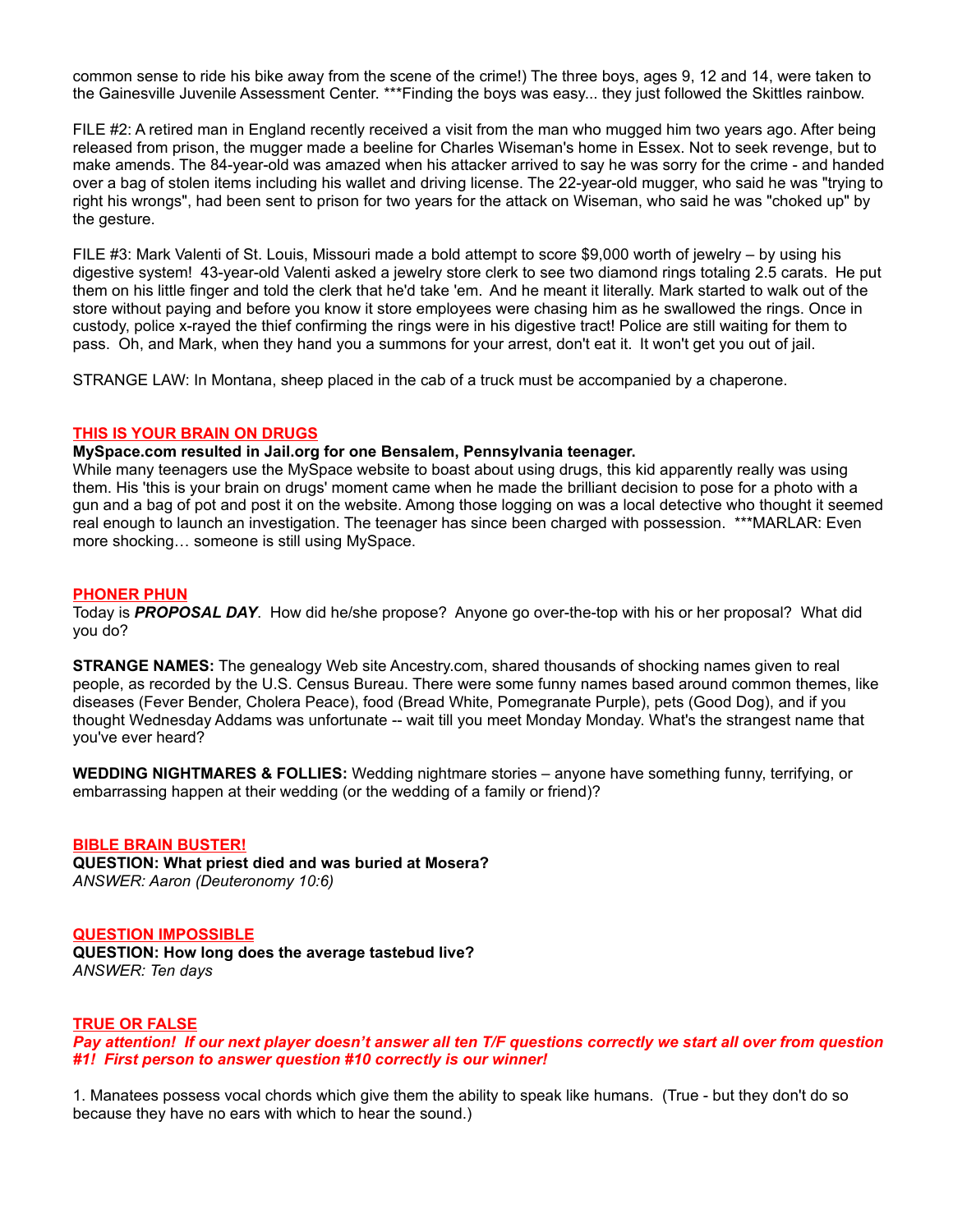2. Catfish are the only animals that naturally have an ODD number of whiskers. (False - they naturally have an EVEN number of whiskers)

3. Replying more than 100 times to the same piece of spam e-mail will likely overwhelm the sender's system and interfere with their ability to send any more spam. (True)

4. Polar bears can eat as many as 86 penguins in a single sitting. (True)

5. The Air Force's F-117 fighter uses aerodynamics discovered during research into how UFO's fly. (False - they were studying how bumblebees fly)

6. In 1843, a Parisian street mime got stuck in his imaginary box and consequently died of starvation. (False)

7. Human saliva has a boiling point three times that of regular water. (True)

8. The average human ear grows 0.01 inches in length every year. (True)

9. Calvin, of the "Calvin and Hobbes" comic strip, was patterned after President Calvin Coolidge, who had a pet tiger as a boy. (True)

10. The typewriter was invented by Hungarian immigrant Qwert Yuiop, who left his "signature" on the keyboard. (False)

## **TABLOID MATCH GAME**

#### *You have to match the blank in the tabloid headline with the word or phrase that has been removed!* **\_\_\_\_\_\_\_ DROPPING FROM ARKANSAS SKY (BLACKBIRDS)**

ARKANSAS – Once again, hundreds of dead blackbirds are falling from the Arkansas sky – two years in a row. The town of Beebe, Arkansas has seen this before, and citizens are wondering why this is happening to them again. Well, it's not just them this time. Blackbirds are dropping all across Arkansas.

ABC Arkansas affiliate KATV reported that a radar image showed a large mass over Beebe a few hours before midnight on New Year's Eve. Then the birds began falling from the sky, just like last year. Similar reports came from across Arkansas.

Arkansas authorities contacted the federal agencies, who once again turned the matter over to the U.N. Panel on Extraterrestrials. Yesterday, Dr. Susan Begley, one of the heads of the U.N. Panel of Extraterrestrials flew to Little Rock to meet with Arkansas officials and to examine the birds.

"It's definitely the work of the Gootans," Begley said. "We'd like to think that it is just something they are doing for some ritualistic reason, but the truth is we think it is once again signaling citizens of earth that there will be a full-on ground attack sometime this year."

# **THE WAY TOO EARLY IN THE MORNING TO UNDERSTAND THE PUNCHLINE EVEN AFTER TWO CUPS OF COFFEE JOKE OF THE DAY**

### **JOKE #1**

Little Harold was practicing the violin in the living room while his father was trying to read in the den. The family dog was lying in the den, and as the screeching sounds of little Harold's violin reached his ears, he began to howl loudly. The father listened to the dog and the violin as long as he could. Then he jumped up, slammed his paper to the floor and yelled above the noise, "For pity's sake, can't you play something the dog doesn't know?"

### **JOKE #2**

I was horrified to find my son eating out of the sugar bowl.

"Don't let me catch you doing that again," I scolded.

My boy was willing but dubious. "I'll try, Mommy," he told me, "but you're so quiet sometimes."

### **JOKE #3**

As Jan stood in the pharmacy line waiting to turn in a prescription, her squirming three-year old daughter, Kate, said, "Mommy, I have to go to the bathroom."

"Honey, I can't take you right now because I'm in line, so just wait a minute," Jan said.

Her eight-year old son, Michael volunteered to take his sister to the bathroom, and off the two siblings went. When they returned Jan asked Michael, "Which bathroom did you use?"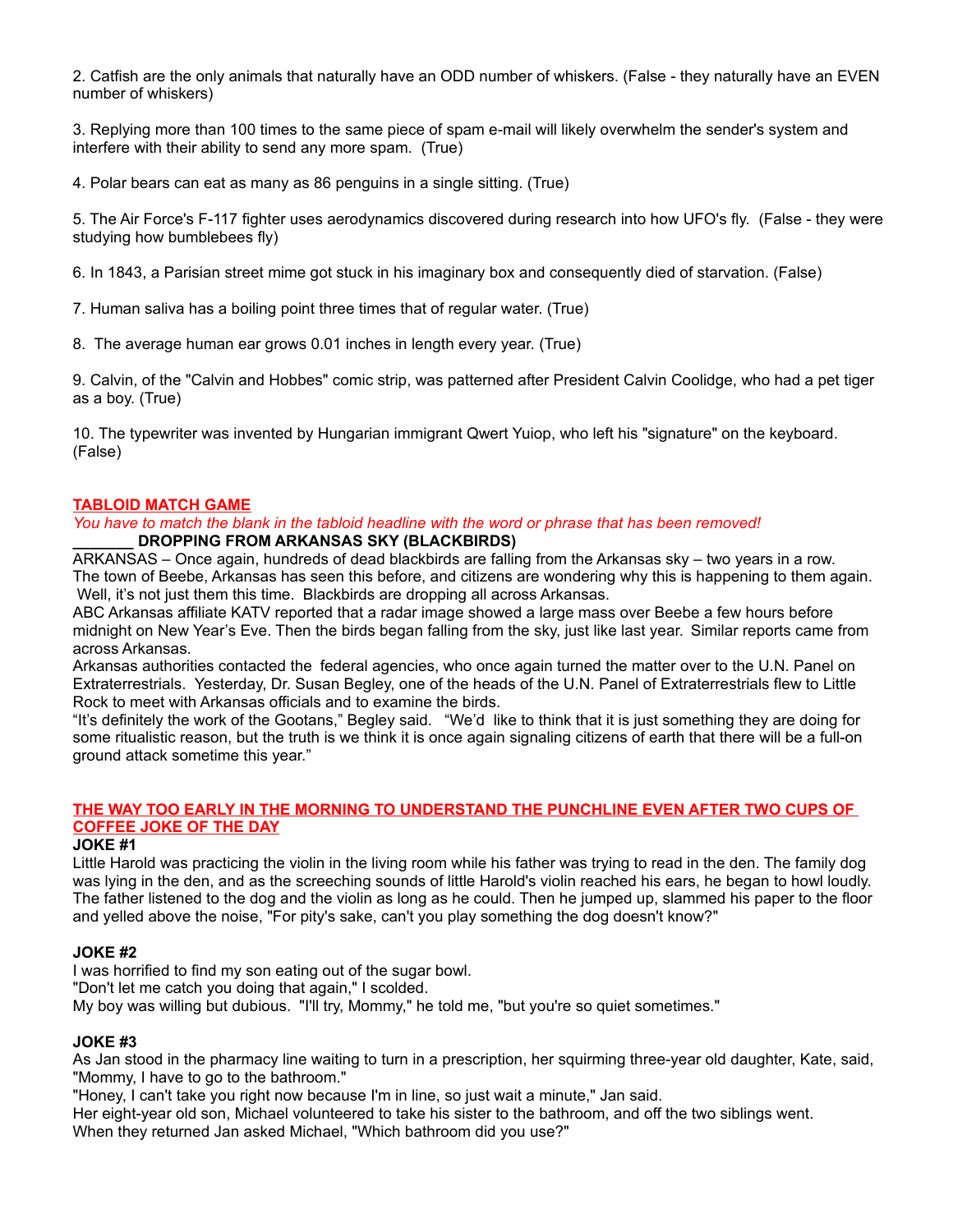"The men's because if was closer than the ladies," he replied. "But don't worry, Mom. Nobody knew she was a girl because I called her Brian while we were in there."

#### **USELESS FACTS**

Lemon sharks grow a new set of teeth every two weeks. That means one shark will go through more than 24,000 new teeth in a year. \*\*\*And that the tooth fairy will be one tuckered out little sprite.

Internet auctioneer eBay has cancelled the sale of a purported piece of Egypt's Great Pyramid of Cheops. If the piece truly is real, it would be illegal to sell, and the Antiquities Director of the Pyramids insists that is, indeed, a fake. \*\*\*Yes, they put a stop to another pyramid scheme.

#### **FEATURED FUNNIES**

## **STAINED GLASS**

A minister tells of his first Sunday in a new parish and of presenting the children's message. It seems the sanctuary in the new church had some magnificent stained glass windows, so his message centered on how each of us is called to help make up the whole picture of life (the life of the community of the faithful). Like the pictures in the windows, it takes many little panels of glass to make the whole picture.

And then he said, "You see each one of you is a little pane." And then pointing to each child, "You're a little pane. And you're a little pane. And you're a little pane. And..."

It took a few moments before he realized why everyone was laughing so hard.

# **IT MUST BE TRUE BECAUSE I HEARD IT ON THE RADIO!**

#### **THINKING OF GETTING MARRIED? YOU MIGHT WANT TO THINK AGAIN!**

Just about every wedding has something go wrong, but some of them are doozies. Every bride-to-be dreams that her wedding day will be the happiest day of her life, but unfortunately, that's not always the case. We found some real wedding disaster stories in the pages of the Weekly World News.

- $\circ$  Best man Albert Muldoon stood on the wrong side of the groom and accidentally ended up married to the bride. The mix up took place at a church in Kileter, England, in the 1920's, when the minister assumed Albert was the groom and addressed all questions to him. The real groom was so nervous, he couldn't speak, so Albert answered for him, even saying "I do."
- $\circ$  A wedding held in Kingston, England in 1973 started off shakily when the minister became violently ill and had to be replaced at the last minute. Next, the bride was so overcome with emotion when the groom placed the ring on her finger, she fainted and she remained unconscious for 20 minutes. When she finally woke up, the ceremony was completed, but the couple didn't have much of a wedding night... the hotel where they had planned to spend it burned to the ground.
- The mother of the groom sparked a brawl in the aisle that ruined the 1993 wedding of Jason Adams and Andrea Sims at a church in Nottingham, England. When the minister asked the congregation whether anyone knew any impediment to the marriage, the groom's mom piped up that the bride was a trollop and "Just not good enough for my son." Police had to quell the ensuing fistfight.
- $\circ$  The wedding reception of Susan Baird and her husband Stephen in 1995 became so rowdy that cops came to quiet down the revelers. But the guests clashed with police and a full fledged riot broke out. The bride and the groom were arrested and led off in handcuffs along with a dozen guests, and the newlyweds spent their wedding night in jail.

*PHONER: Wedding nightmare stories – anyone have something funny, terrifying, or embarrassing happen at their wedding (or the wedding of a family or friend)?*

# **INSPIRATIONAL INSPIRATION**

## **FORGIVING THE UNFORGIVABLE**

*I knew I couldn't ask God to love me if I was unwilling to love His children. But what if they were trying to kill me? --By Immaculée Ilibagiza*

**The** *[Rwandan genocide](http://en.wikipedia.org/wiki/Rwandan_Genocide)* **is one of history's most horrific events. In 1994, nearly one million Rwandans were slaughtered over the course of a few months, mainly by militant Hutu groups (tensions between the Hutu and Tutsi ethnic groups were one cause of the bloodshed). This holocaust unfolded before the eyes of a young Tutsi woman home from college over Easter break. Immaculée Ilibagiza spent 90 days hiding from killers in her pastor's 3'x4' bathroom with seven other women, hearing how her family and many of her countrymen had been slaughtered. Incredibly, she has forgiven the killers and helped Rwandan women entrepreneurs rebuild their communities. In the process, she taught people everywhere how to overcome evil with good.**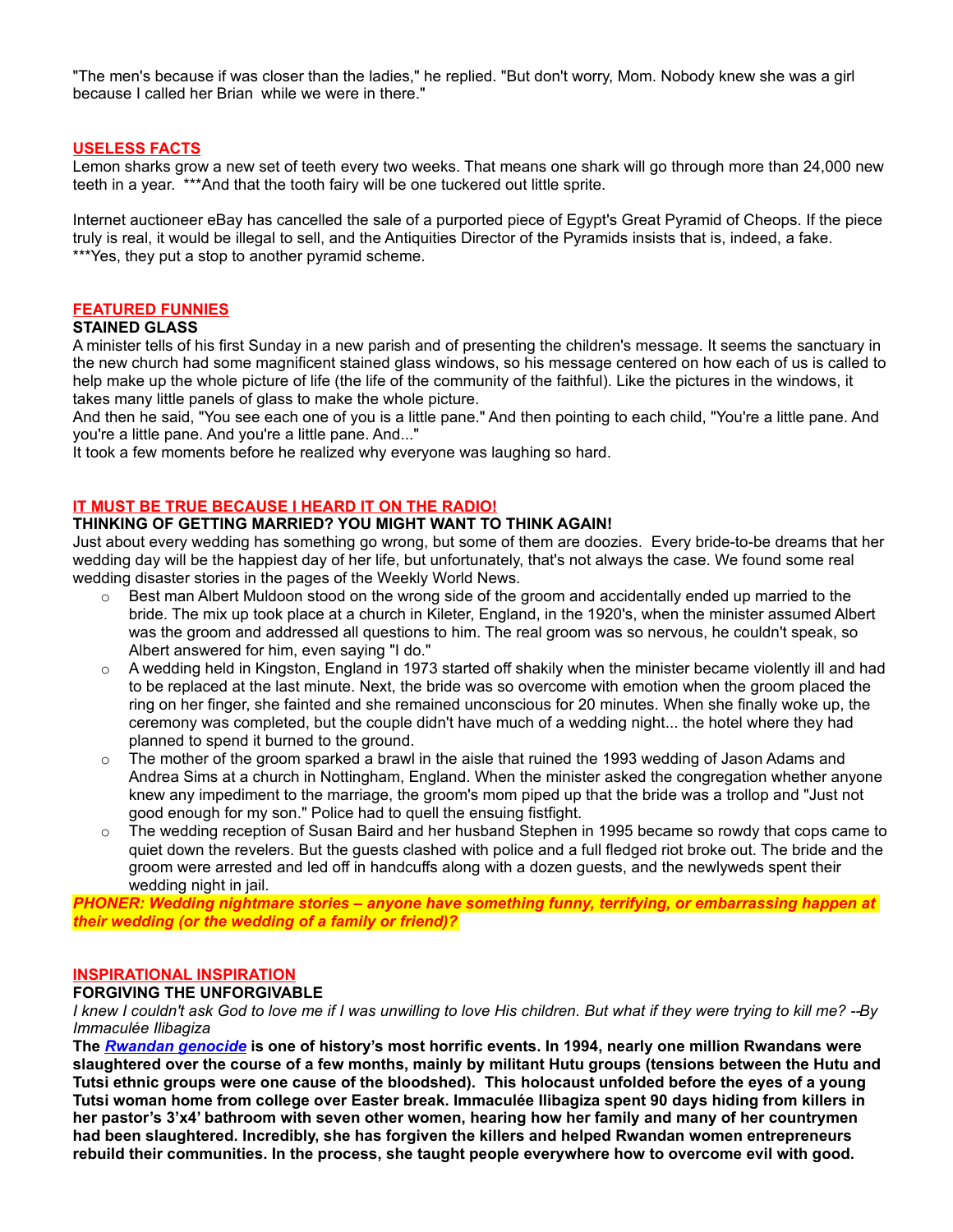### **The following is an excerpt from her best-selling memoir, "Left to Tell: Discovering God Amidst the Rwandan Holocaust" (Hay House). For more information, visit** *[www.lefttotell.com](http://www.lefttotell.com/)***.**

I was deep in prayer when the killers came to search the house a second time.

It was past noon, and I'd been praying the rosary since dawn for God to give His love and forgiveness to all the sinners in the world. But try as I might, I couldn't bring myself to pray for the killers. That was a problem for me because I knew that God expected us to pray for *everyone,* and more than anything, I wanted God on my side. As a compromise, I prayed the rosary multiple times, as intensely as I could, every day. Working through all those Hail Marys and Our Fathers took 12 or 13 hours—and whenever I reached the part of the Lord's Prayer that calls us to "forgive those who trespass against us," I tried not to think of the killers, because I knew that I couldn't forgive them. During that second search, the killers' racket reached the edge of my prayers like an angry voice waking me from a dream. Then I heard four or five loud bangs next to my head, and they had my full attention. I realized that they were right there in the pastor's bedroom! They were rummaging through his belongings, ripping things from the wall, lifting up the bed, and overturning chairs.

"Look in that!" One of them yelled. "Now look under here. Move that chest! *Search everything!*"

I covered my mouth with my hands, fearing that they'd hear me breathing. They were only inches from my head ... the floor was creaking in front of the wardrobe—*the wardrobe!* I thanked God again for it, but my heart still thumped against my chest.

I could hear them *laughing.* They were having fun while going about killing people! I cursed them, wishing that they'd burn in hell.

The wardrobe banged against the door. I covered my ears and prayed: *God, please. You put the wardrobe there...now keep it there! Don't let them move it. Save us, Lord!*

My scalp was burning, and the ugly whispering slithered in my head again: *Why are you calling on God? Don't you have as much hatred in your heart as the killers do? Aren't you as guilty of hatred as they are? You've wished them dead; in fact, you wished that you could kill them yourself! You even prayed that God would make them suffer and make them burn in hell.*

I could hear the killers on the other side of the door, and entreated, *God, make them go away...save us from— Don't call on God, Immaculée,* the voice broke in. *He knows that you're a liar. You lie every time you pray to Him to say that you love Him. Didn't God create us all in His image? How can you love God but hate so many of His creations?*

My thoughts were paralyzed. I knew that the demon in my head was right—I *was* lying to God every time I prayed to Him. I was so overwhelmed with hatred for the people responsible for the genocide that I had a hard time breathing. At least 40 or 50 men were in the pastor's bedroom by this time, and they were shouting and jeering. They sounded drunk and mean, and their chanting was more vicious than usual: "Kill the Tutsis big and small...kill them one and kill them all. *Kill them!*"

I began praying, asking God to keep them away from the wardrobe and out of the house altogether.

Beneath the raucous singing, the dark voice taunted me: *It's no use...don't call on God. Who do you think sent the killers here for you? He did! Nothing can save you. God doesn't save liars.*

I began to pray for the killers and then stopped. I desperately wanted God's protection, but I believed in my heart that they deserved to die. I couldn't pretend that they hadn't slaughtered and raped thousands of people—I couldn't ignore the awful, evil things that they'd done to so many innocent souls.

*Why do You expect the impossible from me?* I asked God. *How can I forgive people who are trying to kill me, people who may have already slaughtered my family and friends? It isn't logical for me to forgive these killers. Let me pray*  for their victims instead, for those who've been raped and murdered and mutilated. Let me pray for the orphans and *widows...let me pray for justice. God, I will ask You to punish those wicked men, but I cannot forgive them—I just can't.*

Finally, I heard the killers leaving. First they left the bedroom, then the house, and soon they were walking away down the road, their singing fading in the distance.

I resumed my prayers. I thanked God for saving us and for giving me the idea to put the wardrobe in front of the bathroom door. *That was so smart of You, God. You are very smart,* I said mentally, and thanked Him again. I wondered where the killers were off to, then I started praying for my friends and family: *Please look over my mother, God, she worries so much about us. Watch over my father; he can be so stubborn....*

It was no use—my prayers felt hollow. A war had started in my soul, and I could no longer pray to a God of love with a heart full of hatred.

I tried again, praying for Him to forgive the killers, but deep down I couldn't believe that they deserved it at all. It tormented me...I tried to pray for them myself, but I felt like I was praying for the devil. *Please open my heart, Lord, and show me how to forgive. I'm not strong enough to squash my hatred—they've wronged us all so much...my hatred is so heavy that it could crush me. Touch my heart, Lord, and show me how to forgive.*

I struggled with the dilemma for hours on end. I prayed late into the night, all through the next day, and the day after that, and the day after that. I prayed all week, scarcely taking food or water. I couldn't remember when or how long I'd slept, and was only vaguely aware of time passing.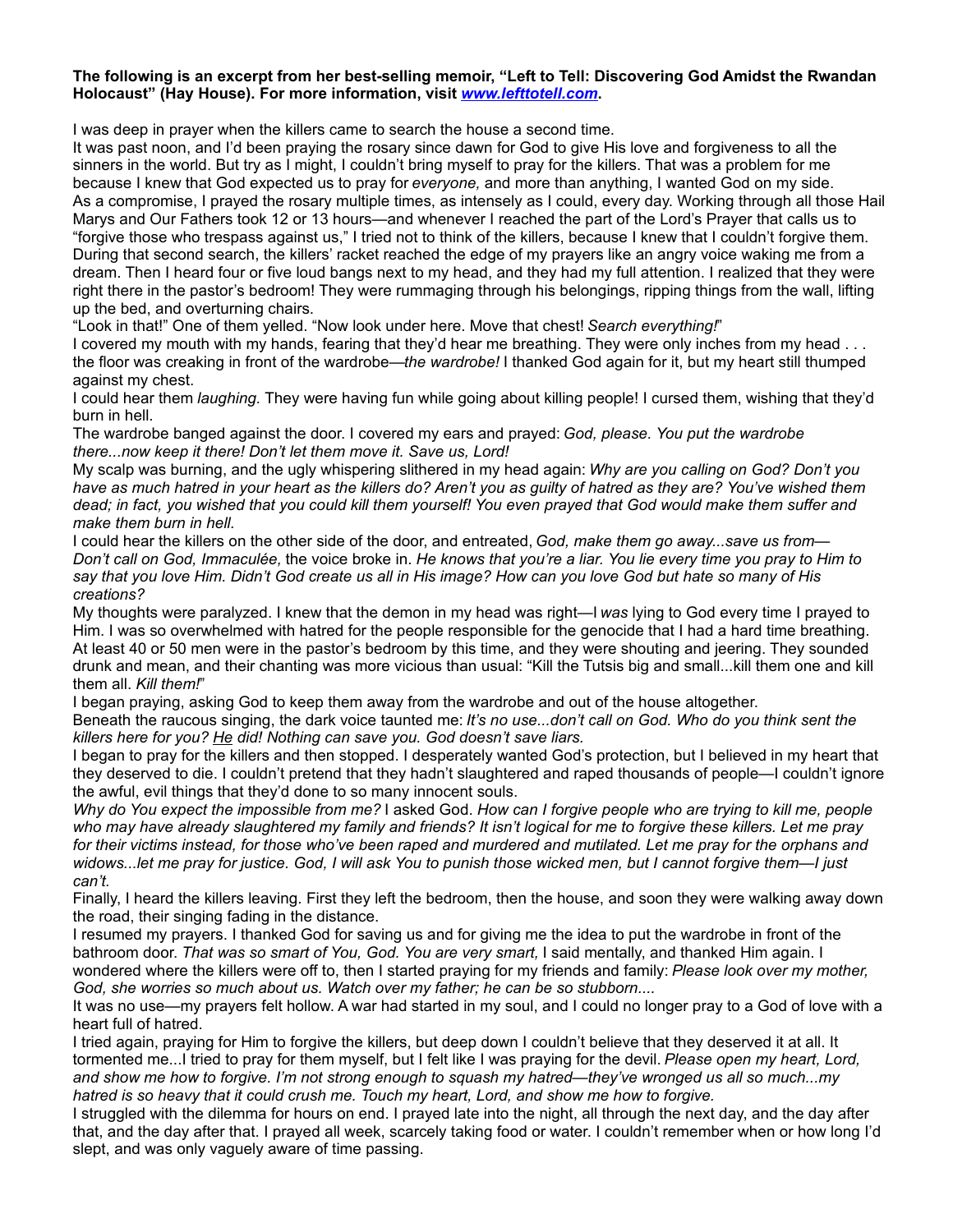One night I heard screaming not far from the house, and then a baby crying. The killers must have slain the mother and left her infant to die in the road. The child wailed all night; by morning, its cries were feeble and sporadic, and by nightfall, it was silent. I heard dogs snarling nearby and shivered to think how that baby's life had ended. I prayed for God to receive the child's innocent soul, and then asked Him, *How can I forgive people who would do such a thing to an infant?*

I heard His answer as clearly as if we'd been sitting in the same room chatting: *You are all my children...and the baby is with Me now.*

It was such a simple sentence, but it was the answer to the prayers I'd been lost in for days.

The killers were like children. Yes, they were barbaric creatures who would have to be punished severely for their actions, but they were still children. They were cruel, vicious, and dangerous, as kids sometimes can be, but nevertheless, they were children. They saw, but didn't understand the terrible harm they'd inflicted. They'd blindly hurt others without thinking, they'd hurt their Tutsi brothers and sisters, they'd hurt God—and they didn't understand how badly they were hurting themselves. Their minds had been infected with the evil that had spread across the country, but their *souls* weren't evil. Despite their atrocities, they were children of God, and I could forgive a child, although it would not be easy...especially when that child was trying to kill me.

In God's eyes, the killers were part of His family, deserving of love and forgiveness. I knew that I couldn't ask God to love me if I was unwilling to love His children. At that moment, I prayed for the killers, for their sins to be forgiven. I prayed that God would lead them to recognize the horrific error of their ways before their life on Earth ended—before they were called to account for their mortal sins.

I held on to my father's rosary and asked God to help me, and again I heard His voice: *Forgive them; they know not what they do.*

I took a crucial step toward forgiving the killers that day. My anger was draining from me—I'd opened my heart to God, and He'd touched it with His infinite love. For the first time, I pitied the killers. I asked God to forgive their sins and turn their souls toward His beautiful Light.

That night I prayed with a clear conscience and a clean heart. For the first time since I entered the bathroom, I slept in peace.

### **DRIVE TIME DEVOTIONAL**

**TROUBLE AT CITY HALL** - *Mart De Haan*

*Read: [1 Corinthians 11:17-34](http://bible.gospelcom.net/bible?language=english&version=NIV&passage=1+Corinthians+11:17-34)*

### *Whoever eats this bread or drinks this cup of the Lord in an unworthy manner will be guilty of the body and blood of the Lord. – 1 Corinthians 11:27*

Wreckers preparing to tear down a burned-out bakery in Troy, Illinois, accidentally made a big impression on City Hall right next door. A 65-ton crane backed into the government building, creating a huge hole in the front wall. According to a supervisor, the crane operator "was just being careless."

This accident reminds me of what happened to the church in ancient Corinth. By being self-absorbed and careless with the bread and wine of the Lord's Table, some church members backed into big trouble. Their failure to honor the sanctity of the ceremony dishonored the memory of Christ's sacrifice. Many believers paid for their mistake with a loss of health or even their life (1 Corinthians 11:30).

Paul urged the Corinthians to judge themselves so that they wouldn't be judged (vv.28,31). And he pointed out that even the Lord's judgment was for their benefit (v.32).

The Lord's Table will remain an opportunity and a danger until He comes (v.26). By the attitude of our hearts, we will either honor His death or do damage to His name.

Before you celebrate the Lord's Supper, prayerfully examine yourself. Then, with a heart of gratitude, focus on His sacrifice for you.

*I pause, and in fresh honesty confess The sins I try to hide but Christ can see; And then, in holy hush I taste the meal And gratefully recall His death for me. —Gustafson*

# **Only those who take their sin seriously can remember Christ's cross gratefully.**

### **LEFTOVERS**

# **The British are being asked to sign disclaimers before they eat the food in restaurants.**

Can I spout off for just a second here? I was working on the show last night, when I came across this story about hamburgers, and how they are served in Britain. It seems that in Britain, restaurants are having customers sign disclaimers before eating because of fears of E-coli and salmonella poisoning. Now, if that is a risk for you by going to that restaurant, and it's such a concern to them that you have to sign a waiver, why would you eat there?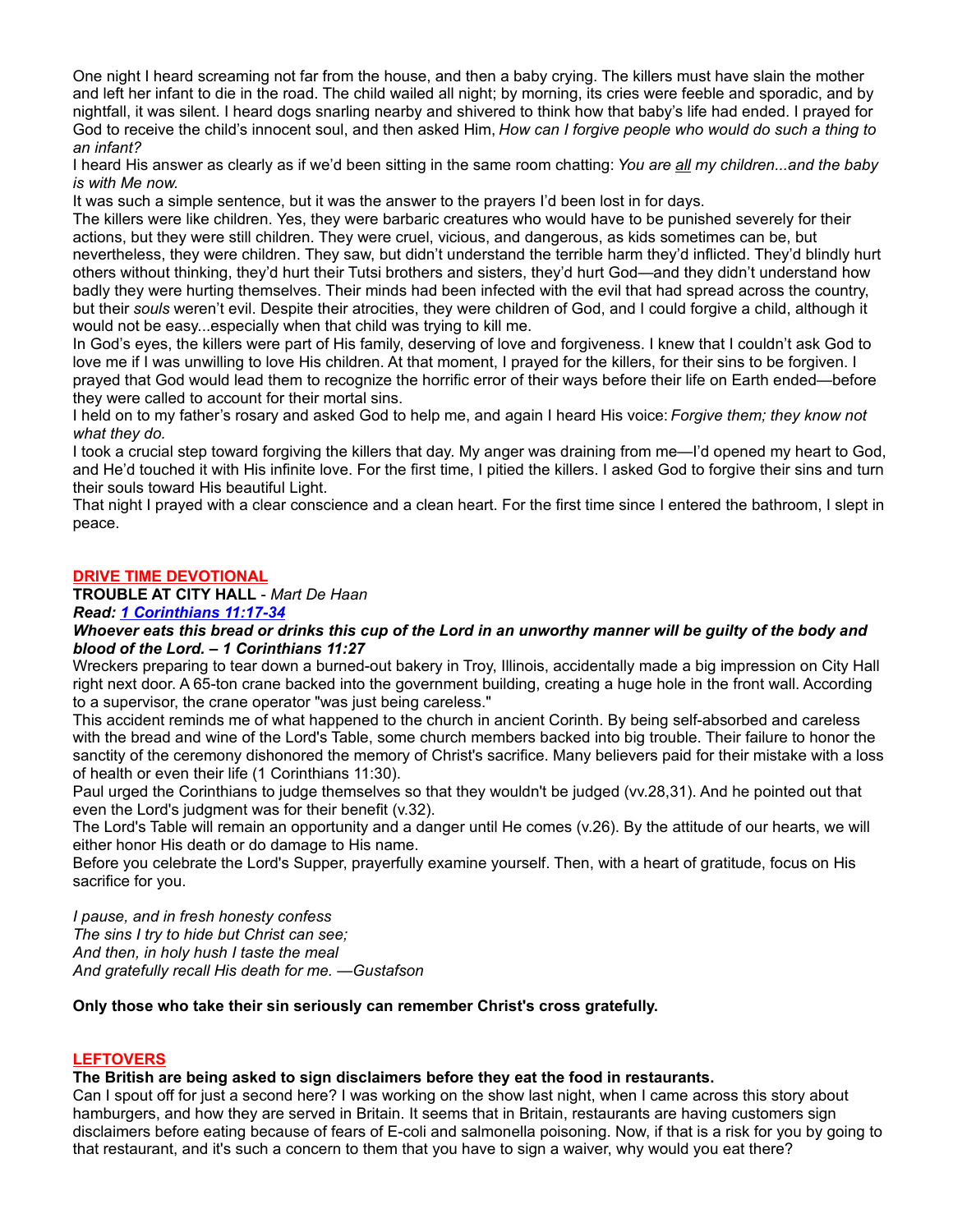Unfortunately, this is not just a British problem. I went to a local steakhouse yesterday with my bride and ordered a cheeseburger. They asked how I wanted it cooked... I said medium-rare. The waitress then told me that I couldn't have it medium-rare. So I'm thinking, "What's the point of asking me how I want it cooked if I can't get it that way?" She then informed me that I can have my burger cooked medium-well, or well-done. "But I don't want my burger cooked medium-well," I said. "I'd like it medium-rare." Again, she told me they don't serve them that way. Now I was getting annoyed. "Wait a minute... in order for a burger to get to the medium-well or well-done range, doesn't it have to go through the rare, medium-rare, and medium stages first? Just stop cooking the burger before it gets to the medium stage!" She then explains in a whispering voice that it's company policy to serve burgers at least mediumwell, due to the risk of E-coli and salmonella poisoning. "Fine," I said. "I'll take the prime rib," I said. She then asked how I wanted that cooked. "Rare." It was delivered to the table ten minutes later... red as can be.

# **LIFE... LIVE IT**

# **SURPRISING THINGS THAT MAKE YOU FAT**

Everybody knows stuffing your face with ice cream, pizza and french fries packs on the pounds. But did you know that simply living in the suburbs makes you fat? It does. Here are 10 surprising things that expand your waistline:

- o *Gulping* -- Research shows that eating too fast blimps you up. Our bodies aren't equipped to properly metabolize food when it's shoveled down. Plus, you'll tend to eat less if you eat slowly.
- o *Suburban Living* -- An international study shows suburb-dwellers tend to be fatter than country folks. Experts theorize it's because rural people walk more.
- o *The Blues* -- Eating while you're sad or depressed causes your body to store fat even if you eat the same amount as you do when you're happy.
- o *Pain Medications* -- Non-steroidal anti-inflammatory drugs like aspirin contribute to weight gain.
- o *Birth Control Pills* -- They can cause women to retain water, which increases weight.
- o *Non-Fat Eating* -- Forget the hype. Long-term studies find dieters who drastically restrict fat intake ultimately abandon their food plans and splurge. The reason? The diets are too unsatisfying and become impossible to stick with.
- o *Stress* -- You may not eat more food when you're stressed out, but your digestive system tends to shut down when you're fearful, worried or churning with anger. Instead of being metabolized, the calories get stored away - often on your stomach, thighs and butt.
- o *Get-Togethers* -- Social gatherings often center around food. You may lose track of how many potato chips or hor d'oeuvres you've tucked away.
- o *Smoothies* -- You may think you're doing something healthy when you bypass a hamburger for a nutritious fruit smoothie. But when fruit is juiced, calories get concentrated. It's fine to included fruit in your diet, but it's better to eat it whole.
- o *Diet Soda* -- You may think you're outwitting Mother Nature by substituting artificially sweetened beverage for sugared ones. But research shows that people who consume a lot of saccharine or aspartame become desensitized to how many calories they're taking in and wind up overeating.

# **JUST FOR FUN**

### **SURVEY SEZ!**

### **Is it possible to be happy and stressed? Apparently, yes.**

...While most Americans admit to being happy, two-thirds feel stressed out. A study by Hilton Hotels reveals that Generation X-ers are more content than senior citizens and Baby Boomers. But about 66 percent of all respondents said they feel stressed, want to have more fun and need a vacation. Oddly enough, 31 percent of those folks feel too guilty to take time off.

### **FUN LIST**

# **THE GREATEST SIDEKICKS OF ALL TIME**

Entertainment Weekly has put together a list of the 50 Greatest Sidekicks. Here are the top ones:

- Ed McMahon -- Sidekick to Johnny Carson
	- Robin -- Sidekick to Batman
	- George Costanza -- Sidekick to Jerry Seinfeld
	- Chewbacca -- Sidekick to Han Solo
- Ethel Mertz -- Sidekick to Lucy Ricardo
- Dr. Watson -- Sidekick to Sherlock Holmes
- Samwise Gamgee -- Sidekick to Frodo Baggins
- Ed Norton -- Sidekick to Ralph Kramden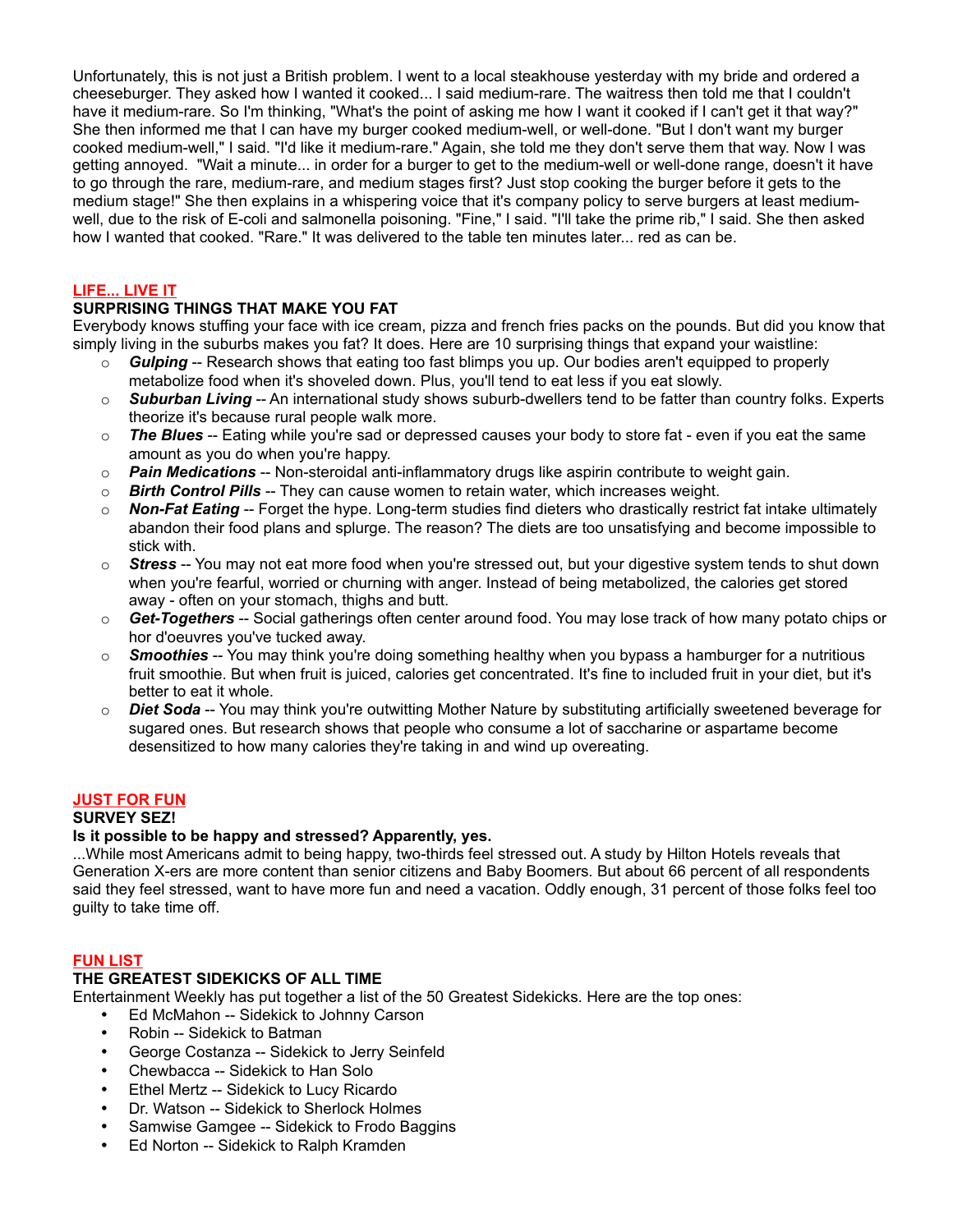- Tattoo -- Sidekick to Mr. Roarke
- Dwight Schrute -- Sidekick to Michael Scott (The Office)
- Ron Weasley and Hermione Granger -- Sidekicks to Harry Potter
- Donkey -- Sidekick to Shrek
- Robin Quivers -- Sidekick to Howard Stern
- Sancho Panza -- Sidekick to Don Quixote de la Mancha
- Andrew Ridgeley -- Sidekick to George Michael
- Waylon Smithers -- Sidekick to C. Montgomery Burns
- Willow Rosenberg -- Sidekick to Buffy Summers
- Andy Richter -- Sidekick to Conan O'Brien
- Barney Fife -- Sidekick to Andy Taylor
- Turtle -- Sidekick to Vincent Chase (Entourage)

## **MORE SHOW PREP STUFF...**

### **EASY WAYS TO SAVE SOME CASH** *(from Cosmopolitan.com)*

Lacking the funds for a much-needed vacay? Try these tricks to beef up your bank account now, so you can be lounging on a tropical island in no time.

- o **Lay Off the Plastic:** It's very convenient to just swipe away when it comes to spending, but by only using cards for purchases, you're doing yourself a disservice.
- o **Set up a Separate Savings Account:** If you leave any extra money in your checking account, there is a greater chance that you'll blow it on a dinner out, or a cute new dress. Get serious about reaching your goal and try to set aside at least \$50 from every paycheck and put it in an account where you can watch it grow.
- o **Ask "Can I Do Better?":** When paying bills each month it's important to look at what you are being charged for and if there are any ways you can trim down your costs. Not using all your minutes on your cell bill? Change your plan. Or maybe you really don't need all 500 TV channels that the cable company is charging you for.
- o **Sleep On It:** Sleep is not only good for your health it can have a positive affect on your bank account. There are few things that we want to buy that can't wait until tomorrow. Make yourself wait 24 hours and if you are still obsessed with it the next day, buy it.
- o **Don't Shop Sad...or Angry... or Hungry:** When you are reeling from an awful day at work or a fight with your guy, retail therapy is not the answer.
- o **Use Coupons Wisely:** Sites like Groupon are a smart resource to visit every day when you are trying to save without compromising your social life.
- o **Hang Out With Cheapskates:** It's important to let your friends know that you are trying to save. Having them on board as you try to reach your goal is really important because then they can support you, rather than sabotage you.
- o **Create an eBay Account:** And we don't mean so you can go crazy scouring for "Buy It Now" deals on couture swag. Clean out your closet and sell the stuff you don't want, need, or wear anymore. If there is an opportunity for more income, seize it.

### **OTHER STUFF I WANT TO CRAM INTO TODAY'S PREP**

An Heroic Mom has fed 30,000 People in Need Thanks to Extreme Couponing and she's not even 30 yet! What started as a "small-scale" coupon project, which involved delivering 5,000 meals to people in New Jersey, Washington D.C., Baltimore and the surrounding areas last year, grew after Puryear realized that she could expand her couponing practice. Talk about doing for "the least of these!" <http://wmdy.us/v1IBkY4>

Muslims around the world are coming to Christ in record numbers through dreams and visions. Reporter Michael Snyder shares the stories of a number of Muslims who had supernatural encounters with Christ. <http://dlvr.it/NddR6G>

All day today (March 20, 2017) participating Dairy Queens nationwide will be giving away free small vanilla cones. The chain is hoping that while you're there, you'll also throw some pocket change, or a buck or two, into a jar to benefit Children's Miracle Network Hospitals. All donations will go to local children's hospitals in the network, so your funds will stay in your own community. <http://on.today.com/2mu6xlH>

23-year-old Beatrice was expected to die of tuberculosis in 1940, but was miraculously healed after making a promise to God. 77 years later and at the age of 100, she is still walking out her promise and thriving with God. <http://fb.me/6JWJKDkmt>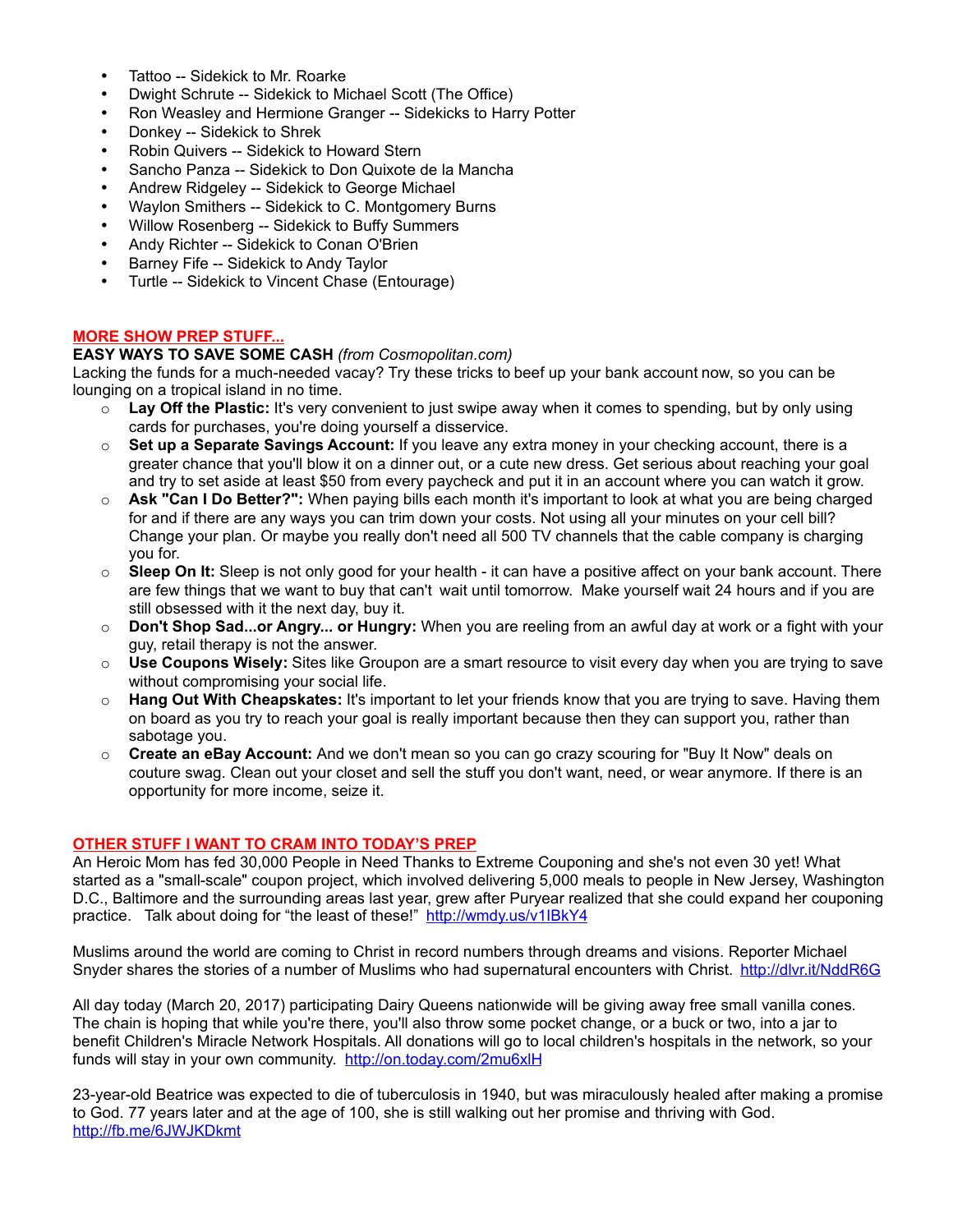### **AND I LEAVE YOU WITH THIS THOUGHT**

Now, today's gambling tip for anyone who plans to buy a lottery ticket today. Just send me the dollar, and I'll tell you that you didn't win.

A journey of a thousand miles begins with a single step. Of course, so does falling down a flight of stairs. **-Richard Doty**

Never underestimate your ability to overestimate your ability. **-Donna Lewis**

## **THE TICKET Movie Reviews with MARIE ASNER**

**Marie Asner has been reviewing films for over 35 years. Her outlets include radio, print and Internet. For more in-depth movie reviews of the following films, visit [www.Tollbooth.org.](http://www.tollbooth.org/index.php/home/movie-reviews) Ratings from 1 (Low) to 5 (High).**

## *MARCH 17, 2017...*

Beauty and the Beast ---How many films on this topic have already been made? It doesn't matter because each one will earn a gazillion dollars anyway. This time around, Dan Stevens ("Downton Abbey") has the role of the Beast who waits in his enchanted castle for a beautiful girl to love him. Enter Emma Watson as "Belle," and the castle includes talking cups, saucers, teapot, etc. These characters are played by Luke Evans, Ewan McGregor (oh, he is Gaston), Emma Thompson as Mrs. Potts and Stanley Tucci. Get ready to have everyone in your family singing familiar songs. "Beauty and the Beast" is rated PG. Rating of 3 for fans.

Free Fire---This action film is set in Boston in 1978 when two gangs meet in a deserted warehouse and decide to settle things once and for all. The tag line for the film is "All Guns, No Control." The cast includes Enzo Cilenti, Sam Reilly, Brie Larson, Armie Hammer and Sharlto Copley. "Free Fire" is rated R. Rating of 2 for fans.

Belko Experiment---Similar to Tom Hiddleston's "High Rise" of last year, this film is set in Columbia and concerns locking 80 American executives in a high-rise where a mysterious voice (aren't they always??) tells them what to do to, and if you don't, you die. Stars include Tony Goldwyn, Michael Rooker and John C. McGinley. "Belko Experiment" is rated R. No rating.

# *MARCH 24, 2017...*

Power Rangers is a remake of the TV series and the kids are back in action.

Chips concerns the two motorcycle policeman from the TV series. Stars Dax Shepard.

Wilson has Woody Harrelson as a man who has yet to met his teenage daughter.

Life is a science fiction movie concerning astronauts on a space station. Stars Ryan Reynolds.

Their Finest Hours centers on making a British propaganda film during WWII. Stars Gemma Atherton.

Tommy's Honour concerns the early game of golf in 19th century Scotland. Stars Sam Neill.

Car Dogs is a term for low down used car salesmen. The best film about this is "Used Cars" with Kurt Russell. The cast of "Car Dogs" includes George Lopez.

Last Fall is set in Liberia during a civil war there. Stars Javier Bardem.

# # # # #

**WARNING: Don't believe anything you read on the Internet or email (including stuff you read here) unless you can confirm it with another source, and/or it is consistent with what you already know to be true. The opinions in this publication are not necessarily those of Darren Marlar, Marlar House Entertainment,**